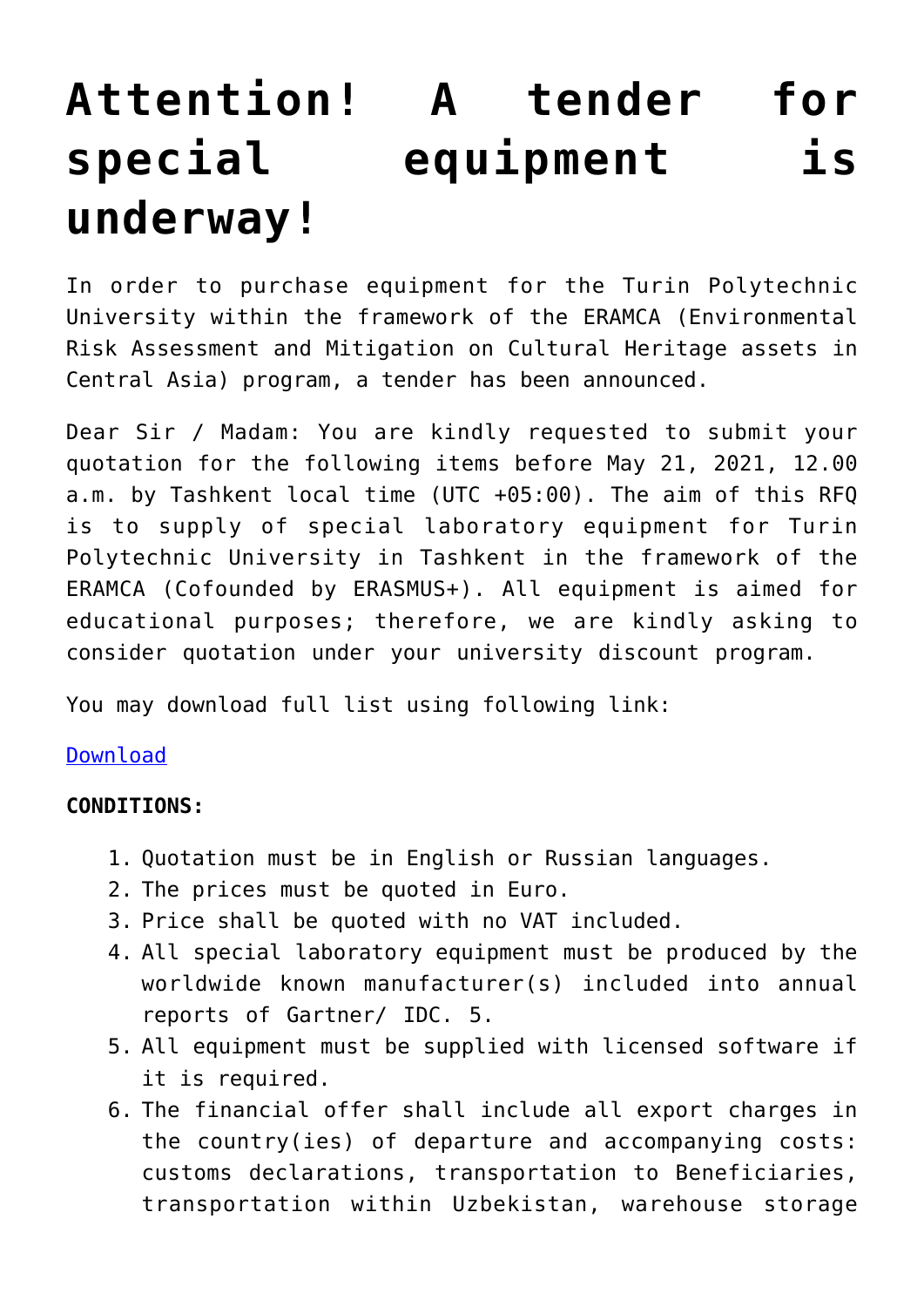(until customs cleared), processing, permission documentation and certification.

- 7. The Supplier must provide the Beneficiary(ies) with full support in preparing documents which is required to guarantee successful preferential customs clearance and hold negotiations with the involved Ministries.
- 8. After customs cleaning all the equipment must be delivered to the Beneficiaries' address indicated below, installed and put into operation.
- 9. The Hardware shall be new, unused and complete. CONNECTION CABLES: all hardware shall be supplied with all necessary cables such as power, interface, etc. PERIPHERAL EQUIPMENT: peripheral equipment shall be provided with appropriate software and drivers to operate with the standard software.
- 10. Warranty period for active equipment must be at least 1 year if other is not stipulated separately in the Technical requirements.
- 11. Delivery addresses: Turin Polytechnic University in Tashkent 17, Kichik Khalka Yuli street Tashkent 100095 Uzbekistan.

| OTHER CONDITIONS                    |                                                             |
|-------------------------------------|-------------------------------------------------------------|
| Delivery Time                       | 25 (twenty five) working days<br>after payment installment. |
| Deadline of Quotation<br>Submission | May $15$                                                    |
| Mode of Transport                   | AIR, SURFACE, OTHERS.                                       |

**Your commercial offers shall be delivered to following addresses:**

Attention: The ERAMCA Project Management Team

ERASMUS+ ERAMCA Project

Address: 17, Kichik Khalka Yuli street, Tashkent 100095, Uzbekistan